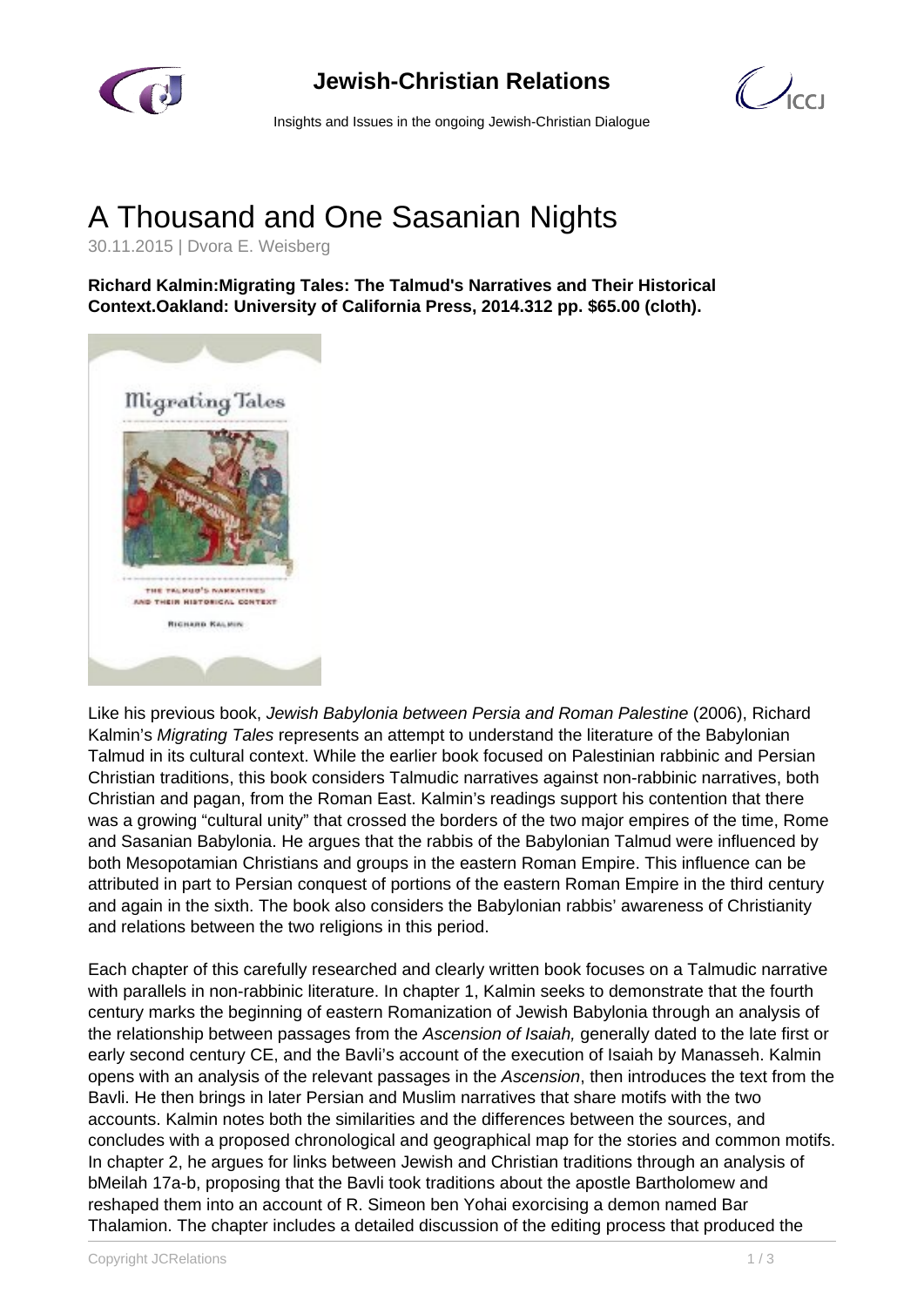passage and observations about the significance of switches from Hebrew to Aramaic in the Bavli.

The third chapter focuses on the various accounts, both Jewish and non-Jewish, of the creation of the Septuagint, the Greek translation of the Torah by Jewish scholars. Kalmin claims that contemporaneous versions of the story in the Bavli and a Syriac Christian text from Mesopotamia suggest that the two had "a common source deriving from the eastern Roman provinces, or Christian literature [as] a source for the Bavli's tradition" (p. 83). His analysis of the relationship among the accounts also considers the ancient rabbis' attitude toward the Septuagint. Chapter 4 explores parallels between the Testament of Solomon and Bavli Gittin 68a-b's account of Solomon and the demon Ashmedai. Kalmin argues that the similarities in these accounts support his claims for the migration of traditions from the Roman East to Mesopotamia, not via the Testament of Solomon, a medieval compilation, but through sources no longer extant. In this chapter, Kalmin also considers the ways the Babylonian rabbis reshaped traditions they took from the Roman East to reflect their cultural context and further their claims of authority.

The fifth chapter contains what may well be the most ambitious study in this book. Kalmin analyzes Jewish, Christian, and Muslim traditions about a murder in the Temple that resulted in blood that remained long after the murder was committed. The murder of Zechariah, identified in some versions of the account with the post-exilic prophet Zechariah, in some with the father of John the Baptist, and in others with the pre-exilic prophet Zechariah ben Jehoiada, becomes a vehicle for exploring the complex history of a story. Working with sources dated to the first through the thirteenth centuries CE, Kalmin attempts to reconstruct the earliest version of the story and explain the variations that arose over a thousand years. He posits an early Hebrew version of the story shaped by Christians, which later found its way into rabbinic sources, but which also influenced later Christian and Muslim stories.

In chapter 6, Kalmin argues that some of the Bavli's traditions about the Pharisees were most likely derived from the New Testament. He carefully analyzes a passage on bSotah 22b and notes similarities to the New Testament's critique of the Pharisees. Kalmin also presents material from Josephus and from the Yerushalmi, carefully building his case for the likelihood that "the Bavli inherited ... traditions ... either directly from the Roman East or indirectly via Syriac translations from Mesopotamia" (p. 167). In chapter 7, Kalmin turns his attention to Talmudic stories about astrology, demonstrating that the notion that "Israel is not subject to astrological influence" (bShabbat156b) "reached Babylonia from Jewish, Christian, or pagan sources from the eastern Roman provinces ... during the fourth century" and that the Bavli's discussion of fate can best be understood in the context of Roman and Zoroastrian ideas on the subject (p. 199). The eighth and final chapter explores a passage in bTamid about Alexander the Great, noting its similarities to accounts of Alexander in Greek works; once again, Kalmin, through analysis of style and content, argues for the influence of traditions from the Roman East on the Babylonian Talmud.

Kalmin is a thorough and careful reader. He explicates both rabbinic literature and non-rabbinic literature in detail, walking the reader through disparate sources and offering the necessary background information. Kalmin is also to be commended for well-balanced scholarship that offers theories as to how the rabbis' compilations were influenced by external sources but acknowledges the gaps in our knowledge of precisely how the process of transmission occurred. He recognizes the difficulties in determining the extent to which the editors of a given text may have been aware of another text; he speaks of shared cultural motifs or traditions rather than always insisting that the rabbis knew the works of Christian writers or vice versa.

There may be some readers who will find some of Kalmin's arguments too far reaching. Others may feel that he is crediting the Roman East, as opposed to Babylonia, with too much influence on the Bavli. However, such concerns, while understandable, in no way lessen the importance of his work. This book reminds us that the complex work that is the Babylonian Talmud becomes richer when we read it in its cultural context, acknowledging that its use of non-rabbinic and even non